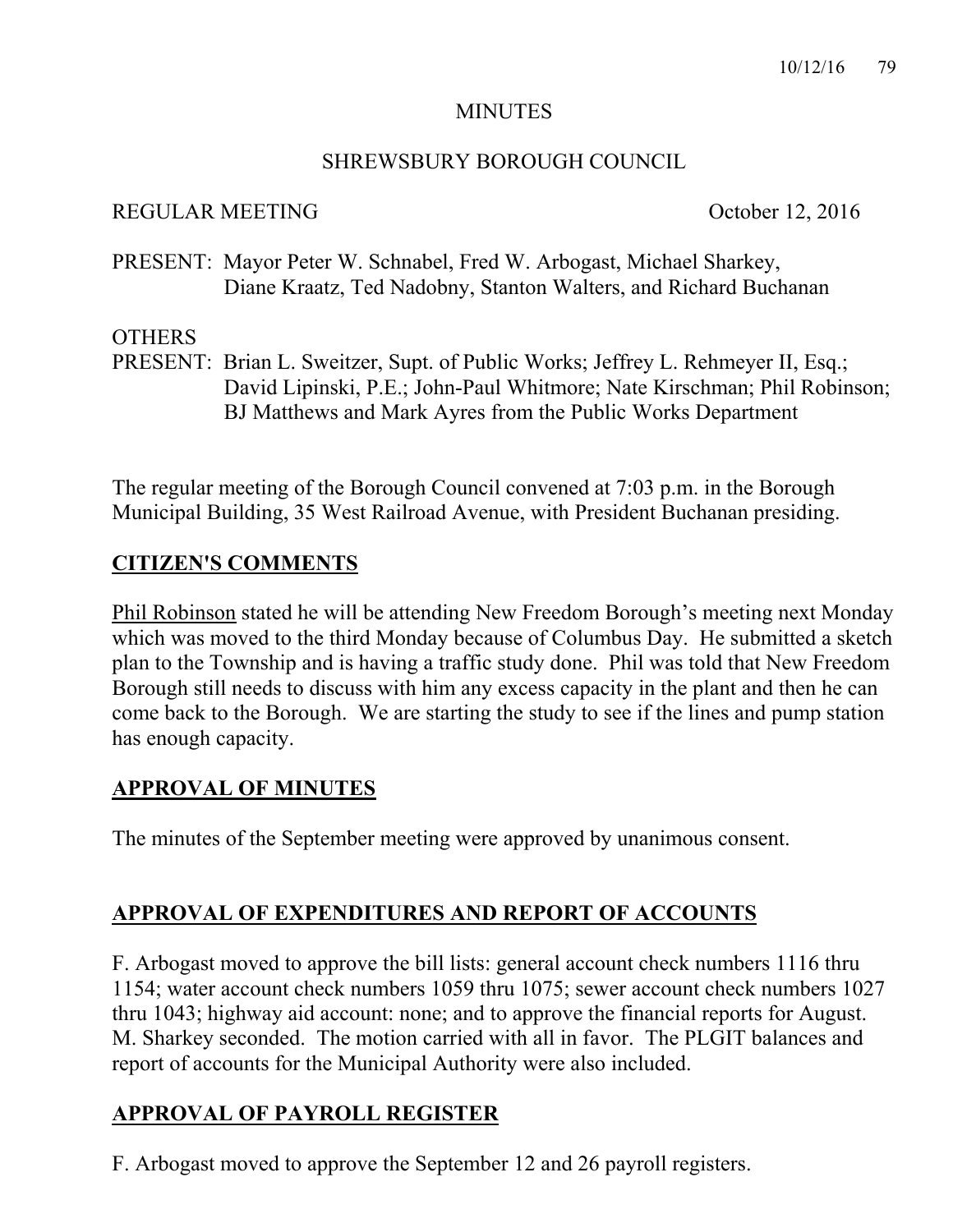D. Kraatz seconded. The motion carried with all in favor.

# **SUBDIVISION & LAND DEVELOPMENT**

## **Codes Enforcement**

Two building permits were issued in September. Keith's activity report was submitted and is on file.

## **Southern Regional Police** – Mayor Schnabel and R. Buchanan

Mayor Schnabel highlighted the September police report. A letter was received from the York Fair Committee thanking the Department for helping with the fair. Nate Kirschman helped the Department obtain a new phone system. The new police contract negotiations will start after the first of the year. The continuation meeting will be held on October 18 at 7:00 p.m. Nate Kirschman reminded Council that both New Freedom and Glen Rock Boroughs gave notice they are leaving the end of 2017. Shrewsbury Borough is the only municipality not going along with a funding formula using police hours only. He stated he is stepping down as the Alternate representative effective the end of this year. He stated the stress is affecting his health and he also stated he feels Shrewsbury needs to change some representation on the Commission with M. Sharkey being the representative. There was a meeting called the last week of October of the four Council Presidents and New Freedom Borough did not send a representative. R. Buchanan stated there will be more meetings and if New Freedom Borough elects not to send a representative, that is their choice. Shrewsbury still feels the formula should include stable factors such as population, mileage, etc., based on recommendations from DCED. R. Buchanan stated if the formula using police hours only was used, New Freedom Borough would benefit the most and Stewartstown Borough would pay the most. He is in the process of doing the math and he feels that once Stewartstown Borough sees the numbers, it will change its mind. It's felt that New Freedom Borough will be going with Southwestern Regional Police and that Glen Rock Borough will use State Police services. The Agreement states that Stewartstown Borough must remain in until the end of 2018. It was thought that at one time, Southwestern Regional Police billed on PPUs and that if any new officers were hired, regardless of experience, they would start at beginning scale wage. It is not viable for the Borough to have its own police force as it is better to share resources, manpower, and equipment.

## **Water & Sewer** – Supt. Sweitzer

## Deer Creek Pump Station Capacity

The letter from DEP denying the proposal for expansion of the wet well was received. They referenced surcharging the sewer system and debris in the line to large diameter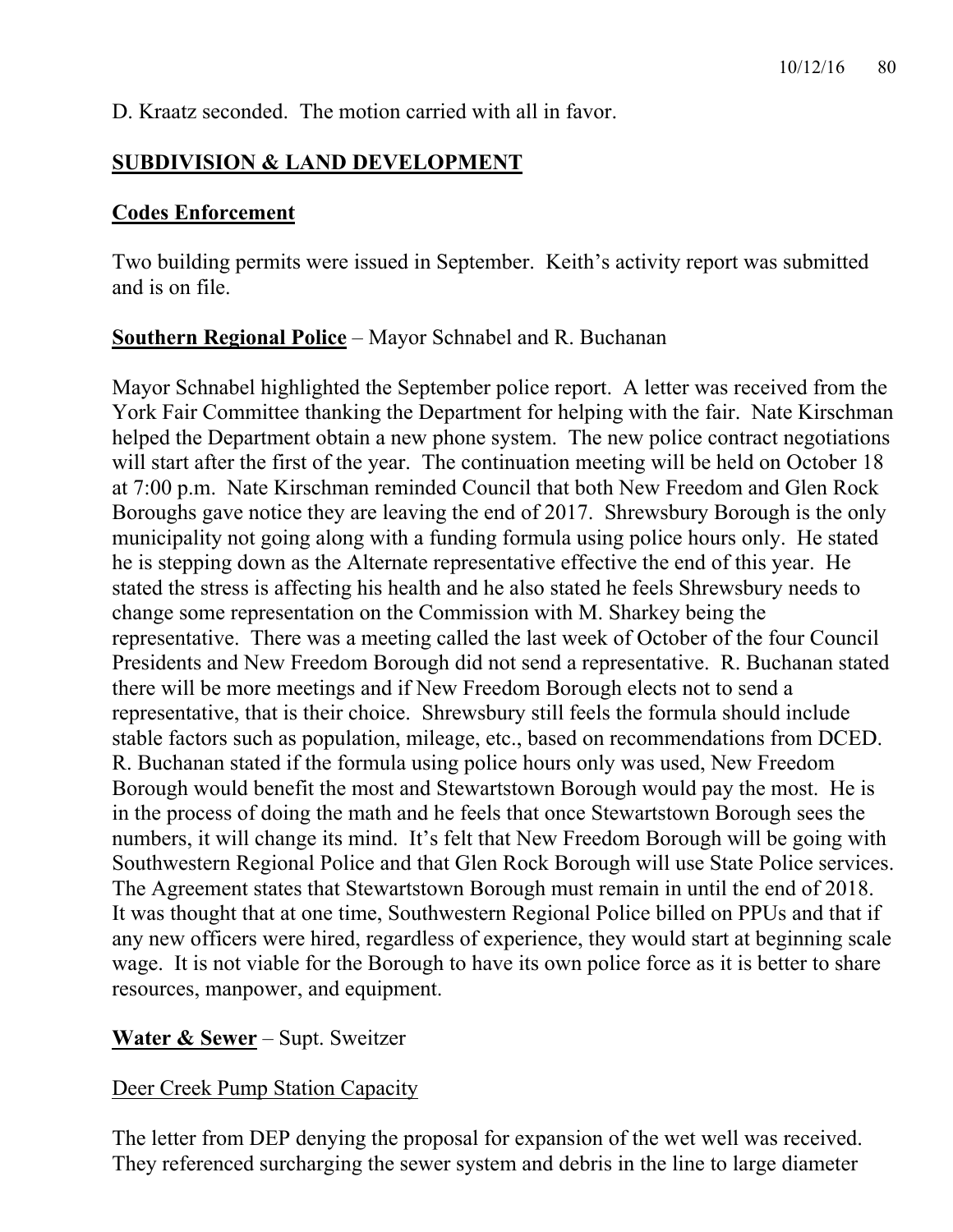pipe and they shut down the technical review until the issues can be addressed. A meeting is set for November 17 in Harrisburg.

### Wellhead Protection Meeting

A meeting was held on September 28 to review the Dollar General store to be built at the corner of Constitution Avenue and Miller Park Drive. The Committee felt the store's use is satisfactory. PennDOT discussed the Exit 4 interchange project and will come back to the Committee after the storm pond design is complete. Eng. Lipinski will review the design prior to the next meeting. The pond will be located in Zone 2 of the Pumphouse Well.

### SCADA Project

Control Systems 21 installed the panels at the Village, Home, and Meadow Wells. We are waiting for them to finish the three sites and base station. We budgeted \$80,000 and have spent \$35,477.56.

### Cloverdale Avenue, Lisburn Avenue, and Hill Street Water Main Replacement

H & H Contracting is working on Hill Street. The contractor must hydrostatic test the water lines and begin installing the services. The work will last into December.

M. Sharkey moved to pay the amount of \$140,530.50 to H & H General Excavating Company based on the recommendation of payment by Eng. Lipinski. D. Kraatz seconded. The motion carried with all in favor.

### Essex Circle Drive Sewer/Roads Project

Fitz & Smith began the project on August 26 at a price of \$325,595.50 and will replace the sewer mains and repair the roadway. The work is progressing slowly due to the nature of the sewer replacement and amount of groundwater.

S. Walters moved to pay the amount of the Borough's share (14%) of \$67,891.50  $($ \$9,504.81) to Fitz & Smith, Inc. based on the recommendation of payment by Eng. Lipinski.

D. Kraatz seconded. The motion carried with all in favor.

### Sewer Meters

FloWav replaced a sensor on one of the meters and is working on finding a better way to receive data (cellular) with a composite manhole lid. The meters are in the Deer Creek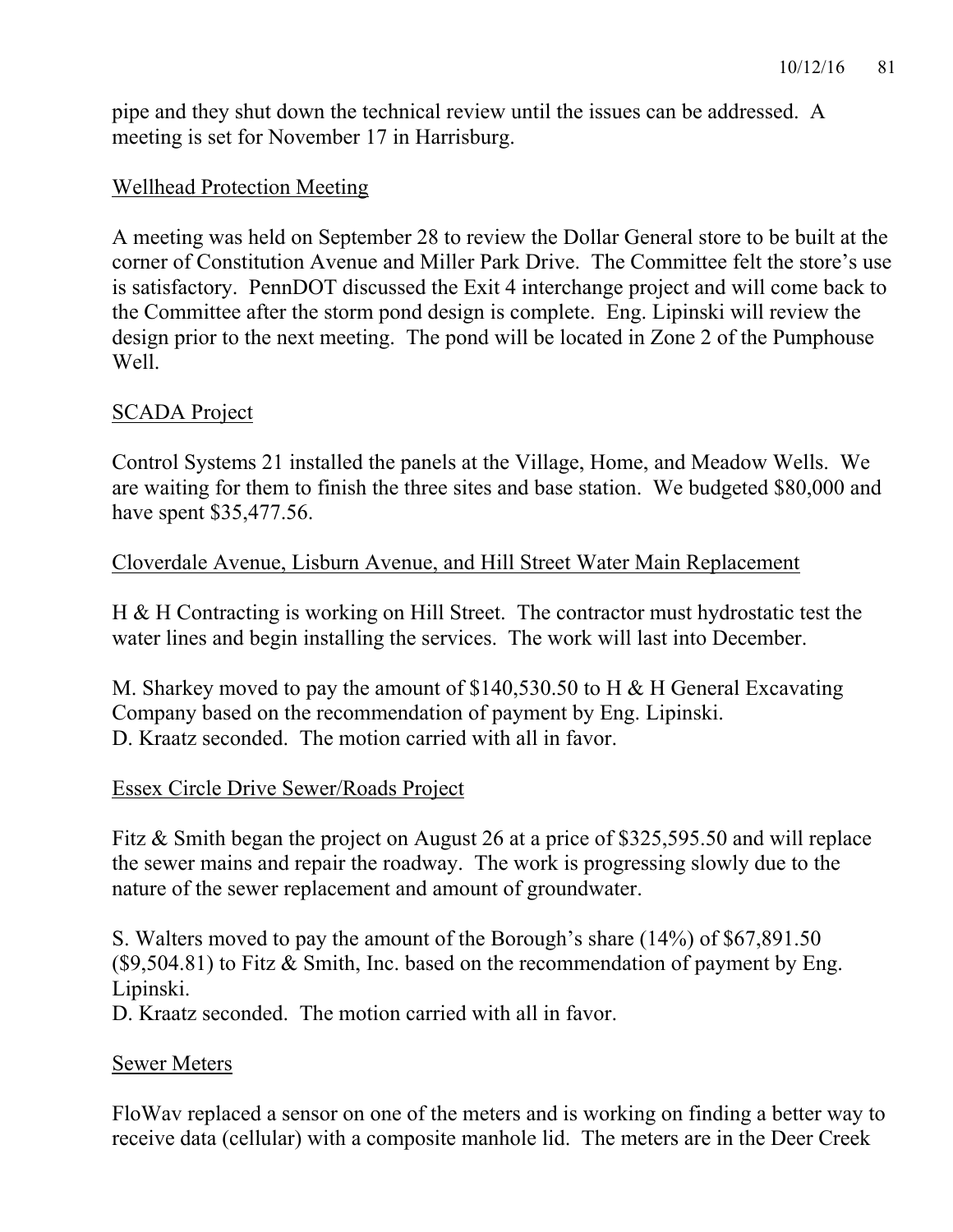north and south interceptors for the sewer study. We still owe FloWav \$14,595.00 for the meters.

### **Public Roads & Lighting** – Supt. Sweitzer

#### Post Office Drainage

The Public Works Department shot elevations on the storm pipe at the post office on Constitution Avenue. The only solution is to install pipe from the old pipe to the concrete wing wall and grade around the wing wall. The estimated cost would be \$8,220.00 billed on time and materials. Sol. Rehmeyer will draft a letter to the property owner asking them to pay for the cost of the materials and we will perform the labor. He will also negotiate an easement that once the work is completed, it becomes owned and operated by the owner of the property.

#### West Forrest Avenue "No Parking"

Supt. Sweitzer stated he has the signs and yellow paint to make West Forrest Avenue between numbers 21 and 41 a no parking zone. The affected residents have been notified.

### Shrewsbury Square Shopping Center/Members 1st Credit Union

Supt. Sweitzer is working with the assistant property manager for the Kimco shopping center and the Do Not Enter sign was removed next to the new bank. No parking spaces were lost.

### **Public Lands, Buildings and Finance** – F. Arbogast

#### Whitcraft Lane Vacant Lot

The Public Works Department graded off the storage area on the Borough's parcel on Whitcraft Lane and he said it looks a lot better. Supt. Sweitzer spoke with the neighbors and they still have a few problems.

#### Approve Audit Report

F. Arbogast moved to approve the 2015 audit report.

S. Walters seconded. The motion carried with R. Buchanan abstaining as he hadn't seen the report. Next year, the Authority's audit report needs to be referenced in the Borough's audit report.

#### Auditing Firm Quotes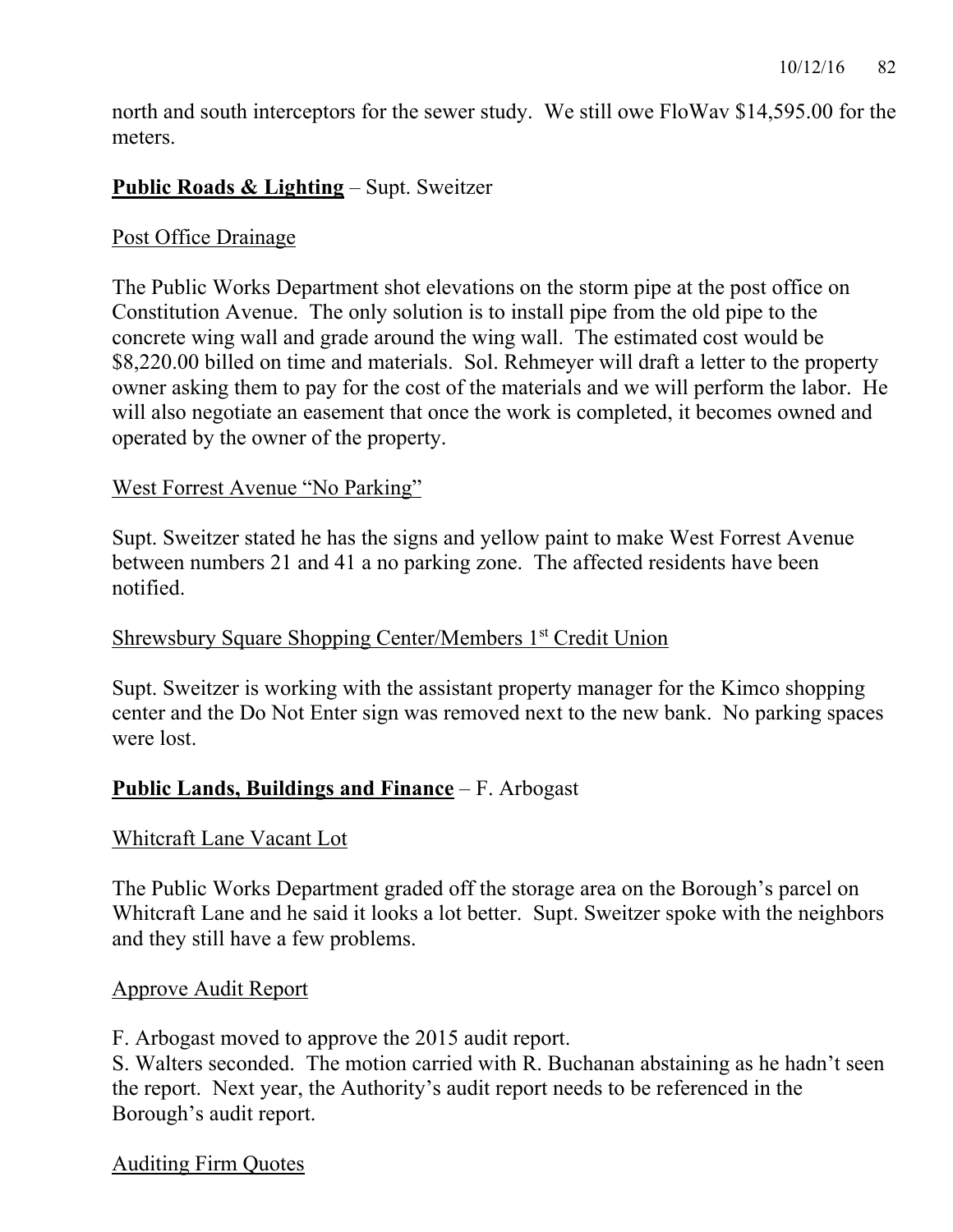The Secretary was given permission to seek quotes from other auditing firms.

#### Budget Meetings

The next budget meeting is tomorrow evening.

### **ENGINEER'S REPORT**

#### Tapping Fee Study

It appears the sewer tapping fee can increase about \$1,000.00.

#### North Main Street Repaving and Slope on East Side

After several meetings and phone conversations with PennDOT, Eng. Lipinski said they agreed to revise the street grade on the east side in the first block of North Main Street provided the Borough obtains a highway occupancy permit to replace and raise the height of the existing vertical curb. PennDOT confirmed it will be flexible on the design standards because of the constraints at this location. The new curb would be higher by about 12" and provide six inches of reveal. The cost would be between \$20,000.00 – 25,000.00. The amount of \$35,000.00 will be budgeted.

## **SOLICITOR'S REPORT**

#### Eitzert Farms

The Vacation of Easement, Mortgage Satisfaction, and Agreement for Phasing of Land Development Plan and Financial Security were recorded on October 3. The original bond was received.

#### No Parking on a Portion of West Forrest Avenue

Sol. Rehmeyer reported the ordinance to eliminate parking between 21 and 41 West Forrest Avenue was prepared and will be advertised along with the ordinance to adopt Oaklyn Circle.

### Oaklyn Circle

The ordinance to adopt Oaklyn Circle has been prepared and will be advertised for adoption.

### Heathcote Glen Road Agreement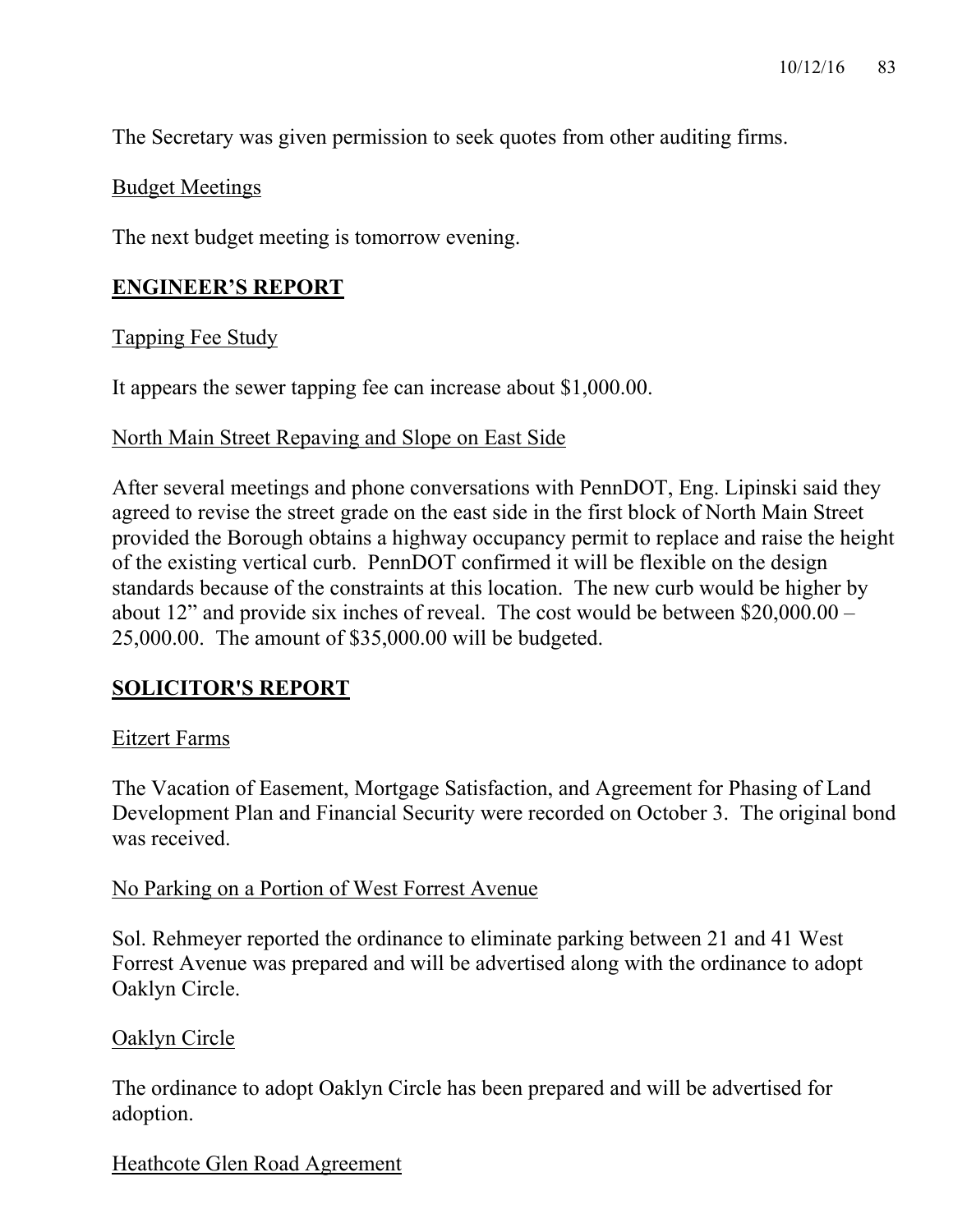M. Sharkey moved that the Agreement be approved and ratified as of October 11, 2016. F. Arbogast seconded. The motion carried with all in favor.

### Municipal Law Seminar/Employment Primer

This seminar will be held on October 27 with two sessions: 3:00 to 4:30 p.m. or 5:30 to 7:00 p.m.

## **Public Safety, Welfare and Personnel** – F. Arbogast and S. Walters

### Regional EMA

S. Walters reported another meeting was held last evening and draft copies of an intergovernmental agreement and by-laws were distributed. Council briefly reviewed the Agreement and it was suggested the term for a member be a minimum of four years. Each member would contribute funds annually for the next three years until a balance of \$9,000.00 is obtained. Each member would retain ownership of the equipment it currently owns. Maintenance on that equipment should be paid by the owning municipality but new equipment purchased by the joint EMA should be maintained from the joint funds. Shrewsbury Borough's EOC would be the primary EOC with Shrewsbury Township being the secondary EOC. The next meeting is November 22 and comments should be provided to S. Walters prior to that date.

## **Secretary's Report** – C. Bosley

York County Boroughs Association Meeting

The annual meeting is November 12.

Appreciation Dinner

The dinner will be on Friday, November 18.

### Tree Lighting Ceremony

The tree lighting ceremony will be on Sunday, December 4 at 6:00 p.m.

### **York Adams Tax Bureau** – M. Sharkey

The next quarterly meeting will be on the last Monday of the month. There will be no increase in collection costs and the budget will be voted on at the next meeting.